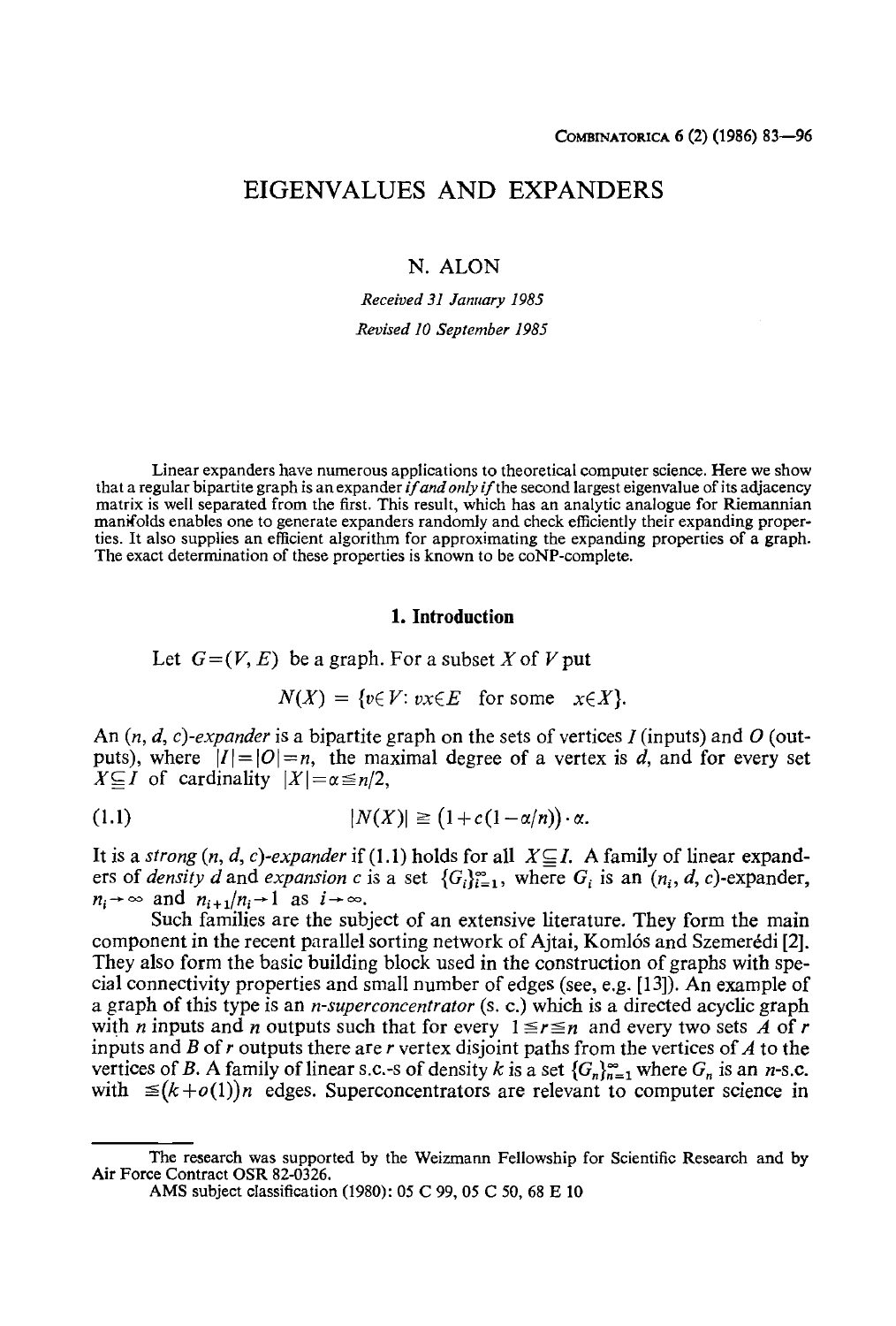several ways. They have been used in the construction of graphs that are hard to pebble (see [21], [26], [27]), in the study of lower bounds ([32]) and in the establishment of time space tradeoffs for computing various functions ([1], [19], [31]).

It is not too difficult to prove the existence of a family of strong linear expanders (and hence of a family of linear s.c.-s) using the so-called "probabilistic construction". In fact, one can show that almost every graph in a properly chosen class of graphs (e.g., the class of all d-regular bipartite graphs on n inputs and n outputs, for  $d \ge 3$ ) is a strong  $(n, d, c)$ -expander for some  $c = c(d)$ . (See, e.g. [7], [13], [24], [25]). However, an explicit construction is much more difficult. The first such construction was given by Margulis [22] and improved in [17], where a family of strong linear expanders of density 7 and expansion  $(2-\sqrt{3})/2$  is explicitly described and used to construct a family of linear s.c.-s of density  $\approx 271.8$ . See also [3, 4] for a more general construction and for better s.c.-s.

The explicit construction is, however, a rather poor substitute for the probabilistic one. Thus, for example, almost every 7-regular bipartite graph has better expansion properties than the one constructed in [17]. Hence, it has been suggested by several authors (cf. [9]) to generate expanders randomly, and then check if the generated graphs have the desired expansion properties. However, as proved in [9], even the problem of checking if a given graph is an  $(n, d, 0)$ -expander is coNP-complete. Thus, the random generation method seems to be impractical.

Our main result here implies that this method is, in fact, practical. We prove a very close relationship between  $\lambda(G)$  — the second smallest eigenvalue of a certain matrix associated with a graph  $G$  — and its expansion properties. For example we show that a regular graph G is a strong expander if and only if  $\lambda(G)$  is well separated from 0. The "if" part is not too difficult and is somewhat similar to a result of Tanner [30]. The "only if" part is much trickier and is the discrete analogue of a theorem of Cheeger [12] on Riemannian manifolds. In fact, we can prove this part (at least for 3-regular graphs) by associating, as in [11], Riemannian manifolds with graphs and by using Cheeger's theorem. However, we prefer to give here a direct elementary proof that requires only combinatorial reasoning and linear algebra. Since there are several efficient algorithms to compute eigenvalues of matrices (see, e.g. [28]), one can really apply our results to generate expanders randomly and then check their expansion properties.

Our methods are fruitful not only for generating expanders randomly. We also show here how they supply an efficient way of generating graphs with higher amount of expansion from expanders with weaker expansion properties. In [3] we combine similar methods with results of Kazhdan on group representations to obtain many new examples of strong linear expanders. In [5] we apply these methods together with the Fourier analysis method of [17] and the methods of [20] to obtain better explicit expanders than those previously known which enable us to construct an explicit family of linear s.c.-s of density asymptotic to 122.74, better than the previous known constructions. Finally, we have recently found a way of applying our methods to the problem of designing fault tolerant processor arrays, discussed in [29] . This will appear somewhere else.

For our purposes, it seems convenient to deal with *magnifiers,* the nonbipartite analogues of expanders. These are defined in Section 2, where we also establish the close relationship between eigenvalues and magnifiers. In Section 3 we observe that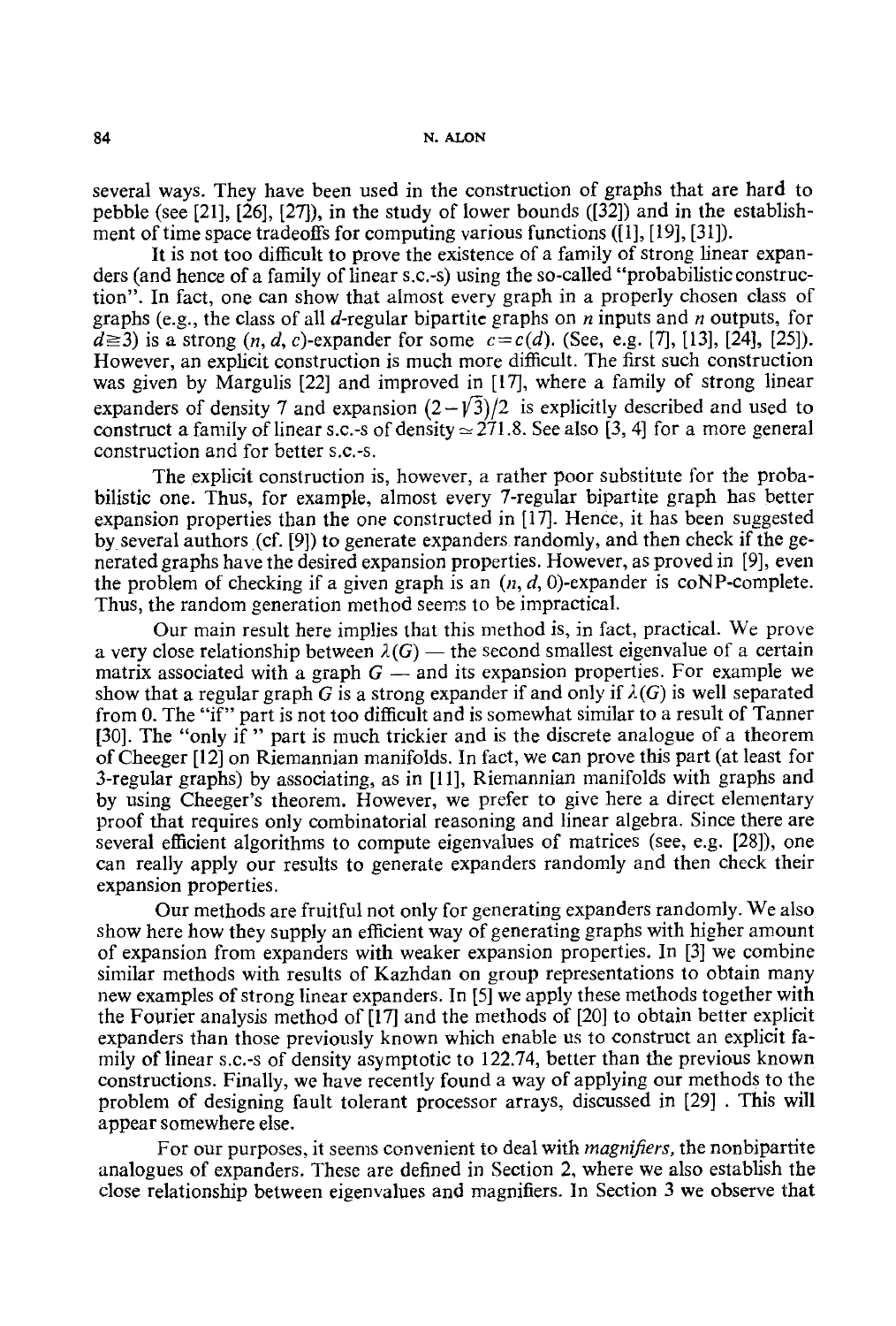this relationship implies a similar one between eigenvalues and expanders. In Section 4 we show how to generate expanders (and magnifiers) randomly. As a byproduct we obtain some new results on eigenvalues of random regular graphs. Section 5 contains some concluding remarks and open problems.

### **2. Magnifiers, eigenvalues and enlargers**

An  $(n, d, c)$ -magnifier is a graph  $G=(V, E)$  on n vertices, with maximal degree d such that for every set  $X \subseteq V$  that satisfies  $|X| \le n/2$ ,  $|N(X)-X| \ge c \cdot |X|$  holds. The *(extended) double cover* of a graph  $G = (V, E)$ , where  $V = \{v_1, v_2, ..., v_n\}$  is the bipartite graph H on the sets of inputs  $X = \{x_1, ..., x_n\}$  and outputs  $Y = \{y_1, ..., y_n\}$ in which  $x_i \in X$  and  $y_j \in Y$  are adjacent iff  $i=j$  or  $v_i v_j \in E$ . (Notice that this is the usual double cover of G plus the perfect matching  $(x_i, y_i)_{i=1}^n$ .)

The following obvious lemma reveals the tight connection between magnifiers and expanders.

## **Lemma 2.1.** *The double cover of an*  $(n, d, c)$ *-magnifier is an*  $(n, d+1, c)$ *-expander.*

In this section we show the close relation between eigenvalues and magnifiers. Let  $G=(V,E)$  be a graph,  $|V|=n$ . The *adjacency matrix*  $A_G=(a_{uv})_{u\in V, v\in V}$  of G is a 0-1 matrix where  $a_{uv}=1$  iff  $uv \in E$ . Put  $Q_G = \text{diag}(d(v))_{v \in V} - A_G$ , where  $d(v)$ is the degree of the vertex  $v \in V$ . Let  $\lambda_0 \leq \lambda_1 = \lambda(\overline{G}) \leq \lambda_2 \leq ... \leq \lambda_{n-1}$  be the eigenvalues of  $Q_G$  each appearing according to its multiplicity. One can easily check that  $\lambda_0=0$ and the constant vector is its corresponding eigenvector. Moreover,  $\lambda_1 = \lambda(G) \ge 0$ with equality iff G is not connected. The matrix  $Q_G$  is commonly used in graph theory in finding the number of spanning trees of  $G$  (see, e.g., [8, Ch. 6]) and its spectrum was investigated by various authors ([3], [6]; [14], [15]). It is, in some sense, the discrete analogue of the Laplace operator and the main results we obtain here have analytic analogues to Riemannian manifolds. Here we restrict our attention to  $\lambda = \lambda(G)$ , which turns out to describe the expansion properties of G. An *(n, d, s)-enlarger* is a graph on *n* vertices with maximal degree d and  $\lambda \geq \varepsilon$ .

The following lemma is proved by Milman and the present author in [3] using elementary linear algebra.

**Lemma 2.2.** ([3, *Theorem 2.5*]) Let  $G=(V, E)$  be a graph on n vertices and put  $\lambda = \lambda(G)$ . *Suppose A, B* $\subseteq$ *V are disjoint sets of vertices and let*  $\varrho = \varrho(A, B) > 1$  *be the distance between them. If d is the maximal degree of a vertex of G, a=|A||n and*  $b = |B|/n$  then

$$
b \leq (1-a) / \left(1 + \frac{\lambda}{d} a \varrho^2\right).
$$

(Actually we can prove a slightly stronger result, but we omit it to avoid too complicated statements.)

**Corollary 2.3.** *Every*  $(n, d, \varepsilon)$ -enlarger is an  $(n, d, c)$ -magnifier, where  $c = 2\varepsilon/(d+2\varepsilon)$ .

**Proof.** Let  $G=(V, E)$  be an  $(n, d, \varepsilon)$ -enlarger. Suppose  $X \subseteq V$ ,  $|X| \leq n/2$ . We have to show that  $|N(X)-X|\ge c|X|$ . By Lemma 2.2, with  $A=X$ ,  $B=V-(X\cup N(X))$ ,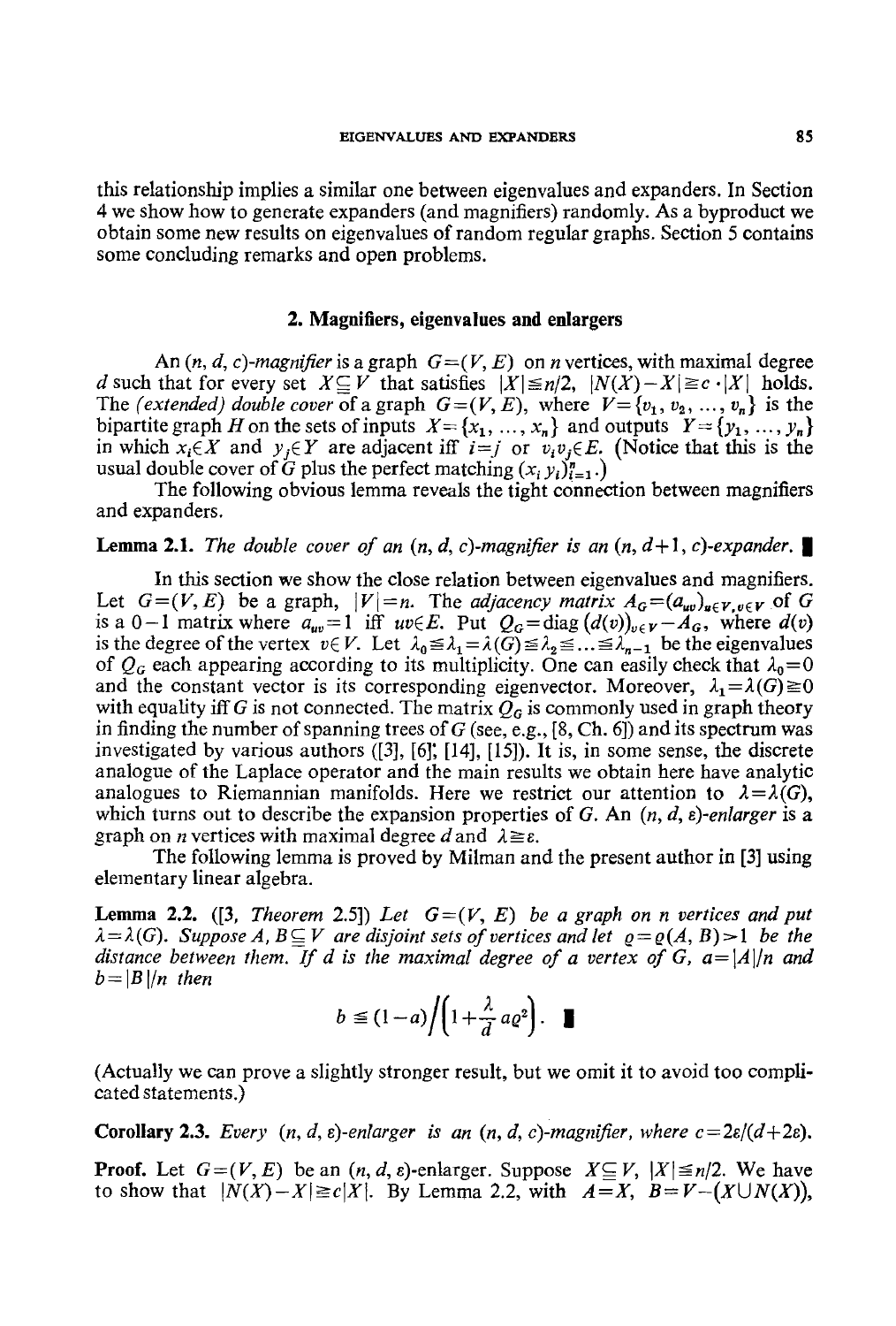$\varrho = \varrho(A, B) \ge 2$  and  $\lambda = \lambda(G) \ge \varepsilon$  we obtain

$$
1 - \frac{|X| + |N(X) - X|}{n} \le \left(1 - \frac{|X|}{n}\right) / \left(1 + \frac{\varepsilon}{d} \frac{|X|}{n} \cdot 2^2\right).
$$

Thus

$$
|N(X)-X| \ge \frac{4\varepsilon}{d+4\varepsilon} \frac{|X|}{n} \left(1 - \frac{|X|}{n}\right) \cdot |X|
$$

and for  $|X| \le n/2$  this implies  $|N(X)-X| \ge \frac{2\varepsilon}{d+2\varepsilon} |X|=c|X|$ , as needed.  $\blacksquare$ 

The last corollary states that every enlarger is a magnifier. Our next lemma, which is the main result of this section, shows that the converse is also true, namely, that a magnifying graph G has a relatively large  $\lambda = \lambda(G)$ .

**Lemma 2.4.** Let  $G=(V, E)$  be an  $(n, d, c)$  magnifier. Then  $\lambda(G) \ge c^2/(4+2c^2)$ , i.e., *G* is an  $(n, d, \varepsilon)$ -enlarger, where  $\varepsilon = c^2/(4+2c^2)$ .

**Proof.** Recall that  $\lambda = \lambda(G)$  is the second smallest eigenvalue of the symmetric matrix  $Q=Q_G=diag(d(v))-A_G$ . Let  $f: V \rightarrow \mathbb{R}$  be the corresponding eigenvector. Since the eigenvectors of  $Q$  are orthogonal and the eigenvector of the 0-eigenvalue is  $(1, 1, \ldots, 1);$ 

$$
\sum_{v \in V} f(v) = 0, \text{ (and } f \not\equiv 0).
$$

Put  $V^+ = \{v \in V : f(v) > 0\}$ ,  $V^- = V - V^+$ . Without loss of generality we can assume that  $0 < |V^+| \le n/2$  (otherwise replace f by  $-f$ ). Let  $E(V^+, V^+)$  denote the set of all edges  $uv \in E$  where  $u, v \in V^+$ . Similarly put  $E(V^+, V^-) = \{uv \in E : u \in V^+, v \in V^- \}.$ We also define  $g: V \rightarrow \mathbb{R}$  by

$$
g(v) = \begin{cases} f(v) & \text{if } v \in V^+ \\ 0 & \text{otherwise.} \end{cases}
$$

By the definitions of  $\lambda$ ,  $f: (Qf)(v) = \lambda f(v)$  for all  $v \in V$ . Hence

$$
\lambda = \frac{\sum\limits_{v \in V^+} (Qf)(v) \cdot f(v)}{\sum\limits_{v \in V^+} f^2(v)}
$$

However,

$$
\sum_{v \in V^{+}} (Qf)(v) \cdot f(v) = \sum_{v \in V^{+}} (d(v) f^{2}(v) - \sum_{u \in N(v)} f(v) f(u)) =
$$
\n
$$
= \sum_{uv \in E(V^{+}, V^{+})} (f(u) - f(v))^{2} + \sum_{uv \in E(V^{+}, V^{-})} f(u) \cdot (f(u) - f(v)) \ge
$$
\n
$$
\geq \sum_{uv \in E} (g(u) - g(v))^{2}.
$$
\n
$$
\sum_{v \in V^{+}} f^{2}(v) = \sum_{v \in V^{+}} g^{2}(v) = \sum_{v \in V} g^{2}(v).
$$

Cle

$$
f_{\rm{max}}
$$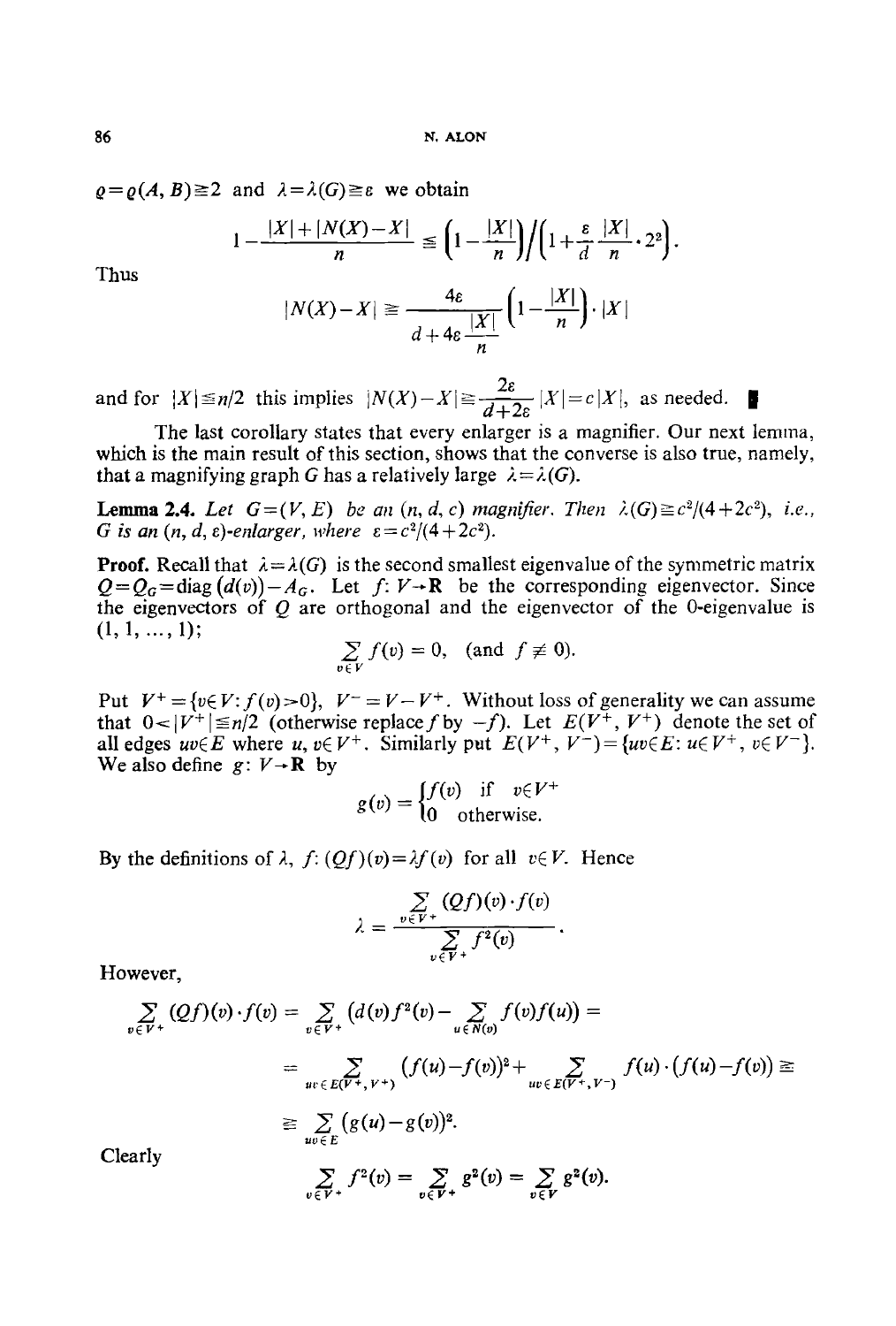Thus

(2.1) 
$$
\lambda \geq \frac{\sum\limits_{uv \in E} (g(u)-g(v))^2}{\sum\limits_{v \in V} g^2(v)}.
$$

We now show that the magnifying properties of  $G$  supply a lower bound to the right-hand side of inequality  $(2.1)$ . This is done using the max-flow min-cut theorem. Consider the network N with the vertex set  $\{s, t\} \cup X \cup Y$  where s is the source, t is the sink and  $X = V^+$ ,  $Y = V$  are disjoint sets of vertices. The arcs of our network and their capacities are given by :

- (a) For every  $u \in X$  the arc  $(s, u)$  has capacity  $1 + c$ .
- (b) For every  $u \in X$ ,  $v \in Y$  the arc  $(u, v)$  has capacity 1 if  $uv \in E$  or  $u = v$  and 0 otherwise.
- (c) For every  $v \in Y$  the arc  $(v, t)$  has capacity 1.

We claim that the value of the min-cut of this network is  $(1+c) \cdot |V^+|$ . Indeed, the cut consisting of all the  $(s, u)$  arcs  $(u \in V^+)$  has this capacity. For any other cut C, put  $U = \{u \in V^+ : C$  does not contain the arc  $(s, u)$ . The set of neighbours of U,  $N(U)$  in Y, satisfies by the magnifying properties of our graph,  $|N(U)| \geq (1+c)|U|$ . For every  $v \in N(U)$  our cut must contain some arc incident with v, and all these arcs are distinct and have capacity 1. Hence the total capacity of C is  $\geq (1+c)|V^+ - U| +$  $+|N(U)| \geq (1+c)|V^+|$  proving our claim. By the max-flow min-cut theorem there exists an orientation E of the set of edges E of G and a function  $h: E \rightarrow \mathbb{R}$  such that:

(i) 
$$
0 \leq h(u, v) \leq 1
$$
 for all  $(u, v) \in \overline{E}$ .

(ii) 
$$
\sum_{v; (u,v)\in E} h(u,v) = \begin{cases} 1+c & \text{if } u\in V^+ \\ 0 & \text{otherwise} \end{cases}
$$

(iii) 
$$
\sum_{u; (u,v)\in E} h(u,v) \leq 1 \text{ for all } v \in V.
$$

It is easy to check that if  $g: V \rightarrow \mathbb{R}$  is the function defined above then

$$
(2.2) \sum_{(u,v)\in E} h^{2}(u,v)(g(u)+g(v))^{2} \leq 2 \sum_{(u,v)\in E} h^{2}(u,v) \cdot (g^{2}(u)+g^{2}(v))
$$
  
=  $2 \sum_{u\in V} g^{2}(u) \cdot (\sum_{v;(u,v)\in E} h^{2}(u,v)+\sum_{v;(v,u)\in E} h^{2}(v,u)) \leq$   
 $\leq 2(2+c^{2}) \sum_{u\in V} g^{2}(u),$ 

and

$$
(2.3) \sum_{(u,v)\in E} h(u,v) \cdot (g^2(u) - g^2(v)) = \sum_{u \in V} g^2(u) \cdot (\sum_{v; (u,v)\in E} h(u,v) - \sum_{v; (v,u)\in E} h(v,u)) \ge
$$
  
 
$$
\ge c \sum_{u \in V} g^2(u).
$$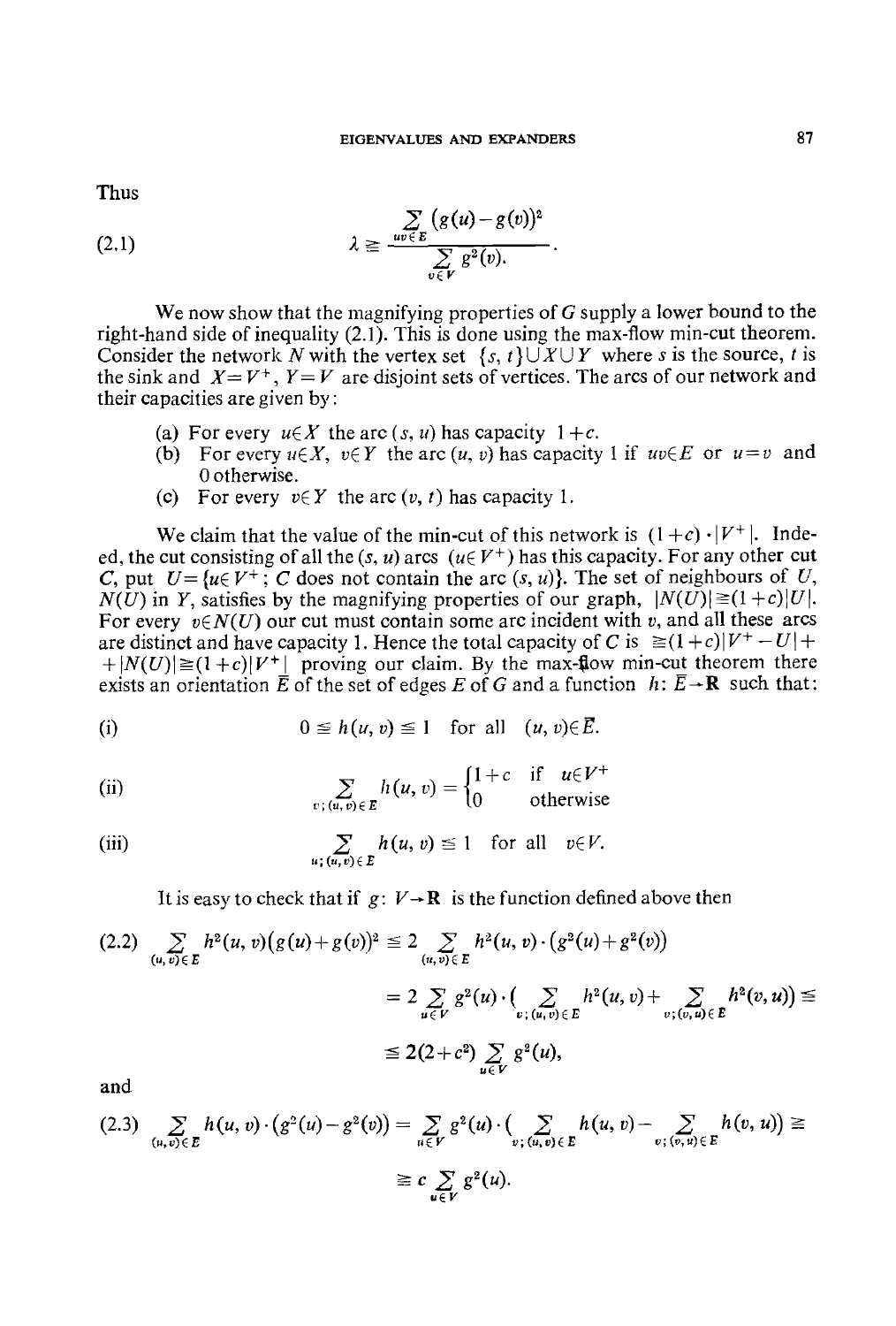Combining inequalities (2.1), (2.2) and (2.3) with the Cauchy--Schwarz inequality we conclude that

$$
\lambda \geq \frac{\sum\limits_{uv \in E} (g(u)-g(v))^2}{\sum\limits_{v \in V} g^2(v)}
$$
\n
$$
= \frac{\sum\limits_{(u,v) \in E} (g(u)-g(v))^2 \cdot \sum\limits_{(u,v) \in E} h^2(u,v)(g(u)+g(v))^2}{\sum\limits_{v \in V} g^2(v) \cdot \sum\limits_{(u,v) \in E} h^2(u,v)(g(u)+g(v))^2}
$$
\n
$$
\geq \frac{(\sum\limits_{(u,v) \in E} h(u,v)|g^2(u)-g^2(v)|)^2}{2 \cdot (2+c^2) \cdot (\sum\limits_{v \in V} g^2(v))^2}
$$
\n
$$
\geq \frac{1}{4+2c^2} \cdot \left(\frac{\sum\limits_{(u,v) \in E} h(u,v)(g^2(u)-g^2(v))}{\sum\limits_{v \in V} g^2(v)}\right)^2 \geq c^2/(4+2c^2).
$$

This completes the proof.  $\blacksquare$ 

As mentioned above, the matrix  $Q<sub>G</sub>$  is the discrete analogue of the Laplace operator. There is a close relationship between Lemma 2.4 and its analytic analogue proved by Cheeger in [12]. However. the discrete version appears to be somewhat more complicated, since we do not deal here with continuous functions. This also seems to be the reason for the difference between the discrete estimate  $(c^2/(4+2c^2))$ and the analytic one  $(c^2/4)$ . We can, in fact, prove a somewhat weaker version of Lemma 2.4 (at least for 3-regular graphs), by associating, as in [11], Riemannian manifolds with graphs and by using Cheeger's theorem.

It is also worth noting that the analytic analogue of Lemma 2.2 was proved in [18]. Here the main difference between the discrete version and its analytic analogue is the factor  $d$  corresponding to the maximum degree of a vertex of  $G$ . This difference seems to arise from the fact that there is no discrete analogue to the unique direction of the gradient.

The content of Corollary 2.3 and Lemma 2.4 is summarized in the following theorem.

**Theorem 2.5.** *Every*  $(n, d, \varepsilon)$ -enlarger is an  $(n, d, c)$ -magnifier, where  $c = 2\varepsilon/(d+2\varepsilon)$ . *Every (n, d, c)-magnifier is an (n, d,*  $\varepsilon$ *)-enlarger, where*  $\varepsilon = c^2/(4+2c^2)$ . *Thus ,if a graph is an*  $(n, d, c)$ -magnifier, one can prove efficiently (by computing eigenvalues) that it is *an*  $(n, d, c')$ -magnifier, where  $c' = c^2/(c^2 + d(2 + c^2))$ .  $\blacksquare$ 

We conclude this section by showing how to apply Lemma 2.2 in order to generate graphs with (provably) strong magnifying properties from a graph G with a relatively small eigenvalue  $\lambda = \lambda(G)$ . The idea is the well known "iterated" construction mentioned already in [22], but the estimate is better.

Let  $G=(V, E)$  be a graph on a set V of *n* vertices with maximal degree d. Put  $\lambda = \lambda(G)$  and suppose  $\lambda$  is relatively small compared to d (which is the case in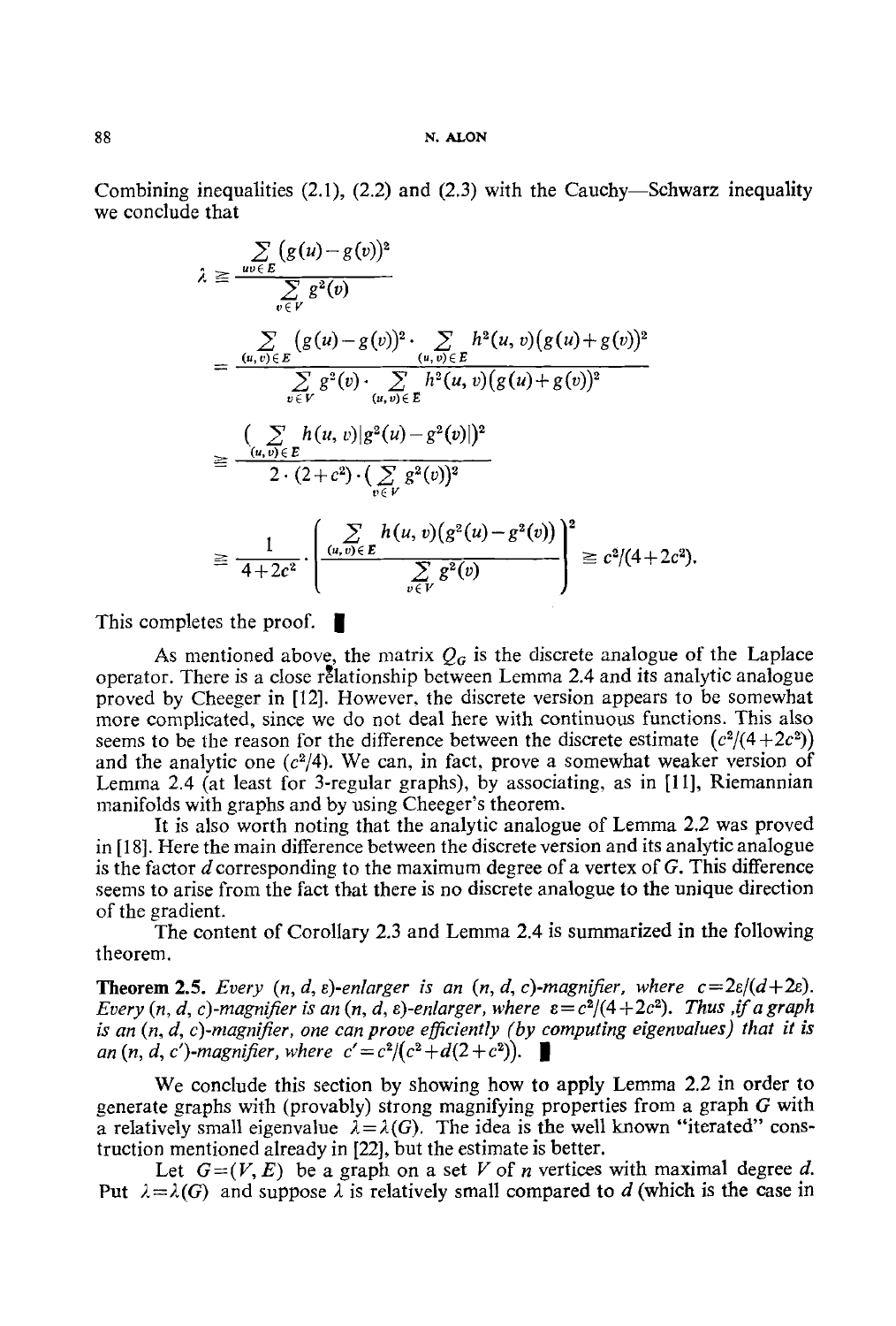the known constructions of magnifiers). Let  $X \subseteq V$  be a set of vertices with  $|X| \leq$  $\leq n/2$ . By Corollary 2.3

(2.4) 
$$
|X \cup N(X)| \geq \left(1 + \frac{2\lambda}{d + 2\lambda}\right)|X|.
$$

Suppose one wants stronger magnifying properties. For example suppose that a graph *H* is needed such that for every  $X \subseteq V$ ,  $|X| \le n/2e$  the inequality  $|N_H(X) \cup X| \ge e|X|$  will hold. Let H be the graph on the set of vertices V in which u,  $v \in V$  are joined if and only if their distance in G is  $\leq k = 2 + d/(2\lambda)$ . One can easily check, by applying  $(2.4)$  repeatedly, that H has the desired magnifying properties. The maximal degree of H can be, however,  $d(1+(d-1)+...+(d-1)^{k-1})$ . In order to keep this degree as small as possible it is desirable to choose smaller values of  $k$ . The next result shows that, in fact, for the above example  $k = O(\sqrt{d/\lambda}) \ll 2 + d/(2\lambda)$  suffices. This result can also be deduced from Theorem 2.5 of[3].

**Proposition 2.6.** Let  $G=(V, E)$  be a graph on *n* vertices with maximal degree d and  $\lambda = \lambda(G)$ . Let H be the graph on the set of vertices V in which u,  $v \in V$  are adjacent iff *the distance between them in G is*  $\leq k$ *. Then H is an (n, d', c')-magnifier where d'*  $\leq d(1 + ... + (d-1)^{k-1})$  and

$$
c'=\frac{1}{2}\lambda(k+1)^2\bigg/\bigg(d+\frac{1}{2}\lambda(k+1)^2\bigg).
$$

**Proof.** The proof is analogous to that of Corollary 2.3. Suppose  $X \subseteq V$ ,  $|X| \le n/2$ . We have to show that  $|N_n(X)-X|\geq c'|X|$ . Put  $B=V-(X\hat{\cup}N_n(X))$ . Note that the distance between X and B in G is  $\ge k+1$ . By Lemma 2.2

$$
1 - \frac{|X| + |N(X) - X|}{n} \le \left(1 - \frac{|X|}{n}\right) / \left(1 + \frac{\varepsilon}{d} \frac{|X|}{n} (k+1)^2\right)
$$

and the desired result follows.  $\blacksquare$ 

By the above proposition if e.g.,  $k=\sqrt{2d/\lambda}$  then for all  $|X|\leq n/2$  $|N_H(X) \cup X| \ge 3 |X|/2$ . If a higher amount of expansion is needed we may use the previous argument to estimate the magnifying properties of "iterates" of H. Thus, e.g.,  $k=2\sqrt{2d/\lambda}$  is enough to guarantee expansion of the form  $|N_H(X) \cup X| \ge$  $\geq (9/4)|X|$  for all  $|X|\leq n/3$ . This construction, together with Lemma 2.1, seems useful, e.g., in obtaining explicit expanders for the sorting network of [2], in which a relatively high amount of expansion is needed.

#### **3. Eigenvalues, expanders and magnifiers**

A connection between expanders and magnifiers has already been established in Lemma 2.1. As mentioned in the introduction, magnifiers are in a sense, the nonbipartite generalization of expanders. The following lemmas show that every strong expander is a magnifier and that every regular bipartite magnifier is a (strong) expander. These, together with Theorem 2.5 establish a close relationship between the expanding properties of a regular bipartite graph G and the value of  $\lambda(G)$ , and will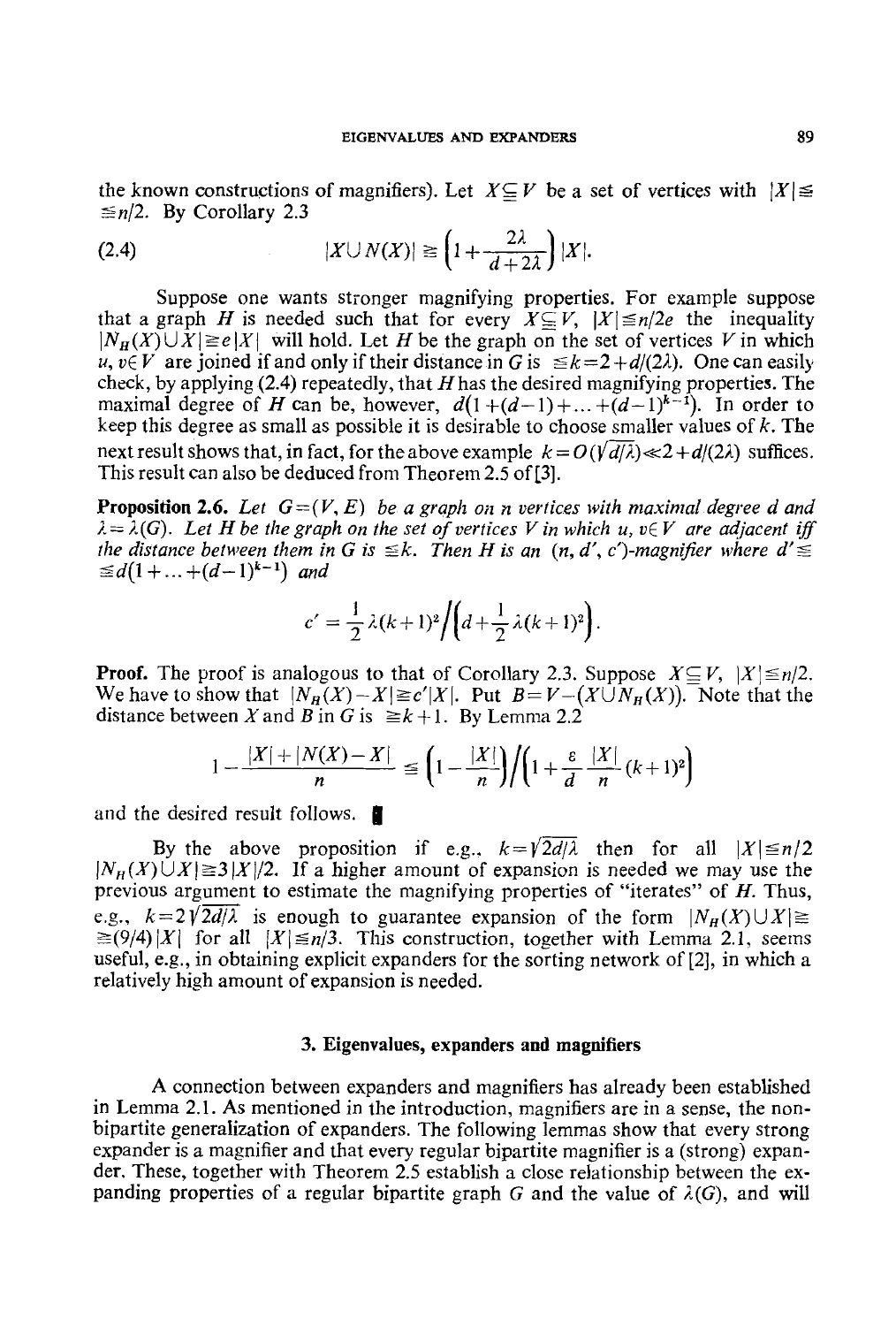#### **90 N. ALON**

enable us to generate random expanders, and check efficiently their expanding properties.

**Lemma 3.1.** Let  $G=(I, O; E)$  be an  $(n, d, c)$  strong expander. Then G is a  $(2n, d, c/16)$ *magnifier.* 

Remark. It is worth noting that the constant 1/16 can easily be improved. We made no attempt to find the best possible constant. Also note that without the word "strong" the conclusion of Lemma 3.1 does not hold. In fact, an  $(n, d, c)$  expander  $(c>0)$ need not even be connected and thus, certainly must not be a magnifier. An example of a disconnected  $(n, n-1, 1)$ -expander is the disjoint union of  $K_{1,n/4}$  and  $K_{n-1,3n/4}$ , where  $K_{a,b}$  denotes the complete bipartite graph with classes of vertices of sizes a and b. For every  $c' > 0$  this is *not* a  $(2n, n-1, c')$  magnifier since if X is the set of vertices of the  $K_{1,n/4}$ , then  $|N(X)-X|=0$ . A similar example with bounded maximal degree d(independent of  $n$ ) can also be given.

**Proof of Lemma 3.1.** By definition every  $X_1 \subseteq I$  satisfies

(3.1) 
$$
|N(X_1)| \geq |X_1| + c \left(1 - \frac{|X_1|}{n}\right) \cdot |X_1|.
$$

Applying (3.1) to a set of size  $n/2$  we conclude that  $c \le 2$ . For every  $X_2 \subseteq O$ , applying (3.1) to the set  $I-N(X_2)$  we conclude that  $|N(X_2)| \geq |X_2|$ . Suppose  $X\subset I\cup O$  satisfies  $|X|\leq n$ . To prove our lemma we must show that

$$
|N(X)-X| \geq \frac{c}{16}|X|.
$$

Put  $X_1 = X \cap I$ ,  $X_2 = X \cap O$  and consider the following three possible cases: *Case 1.*  $|X_1| \leq |X_2| \cdot (1-c/8)$ .

In this case  $|N(X) - X| \ge |N(X_2)| - |X_1| \ge |X_2| - |X_1| \ge \frac{c}{8} |X_2| \ge \frac{c}{16} |X|.$ 

*Case 2.*  $|X_2| \left(1 - \frac{c}{8}\right) < |X_1| \leq n/2$ . In this case

$$
|N(X) - X| \ge |N(X_1)| - |X_2|
$$
  
\n
$$
\ge \left( \left( 1 + \frac{c}{2} \right) - \frac{1}{1 - c/8} \right) |X_1| = \frac{\frac{3}{8}c - \frac{c^2}{16}}{1 - c/8} |X_1| \ge \frac{\frac{3}{8}c - \frac{1}{8}c}{\left( 2 - \frac{c}{8} \right)} |X|
$$
  
\n
$$
\ge \frac{c}{8} |X| \ge \frac{c}{16} |X|.
$$

*Case 3.*  $|X_1| \ge n/2$ . In this case

$$
|N(X)-X| \ge |N(X_1)|-|X_2| \ge \left(1+\frac{c}{2}\right)\frac{n}{2}-\frac{n}{2}=\frac{c}{4}\cdot n \ge \frac{c}{4}|X|>\frac{c}{16}|X|.
$$

This completes the proof.  $\blacksquare$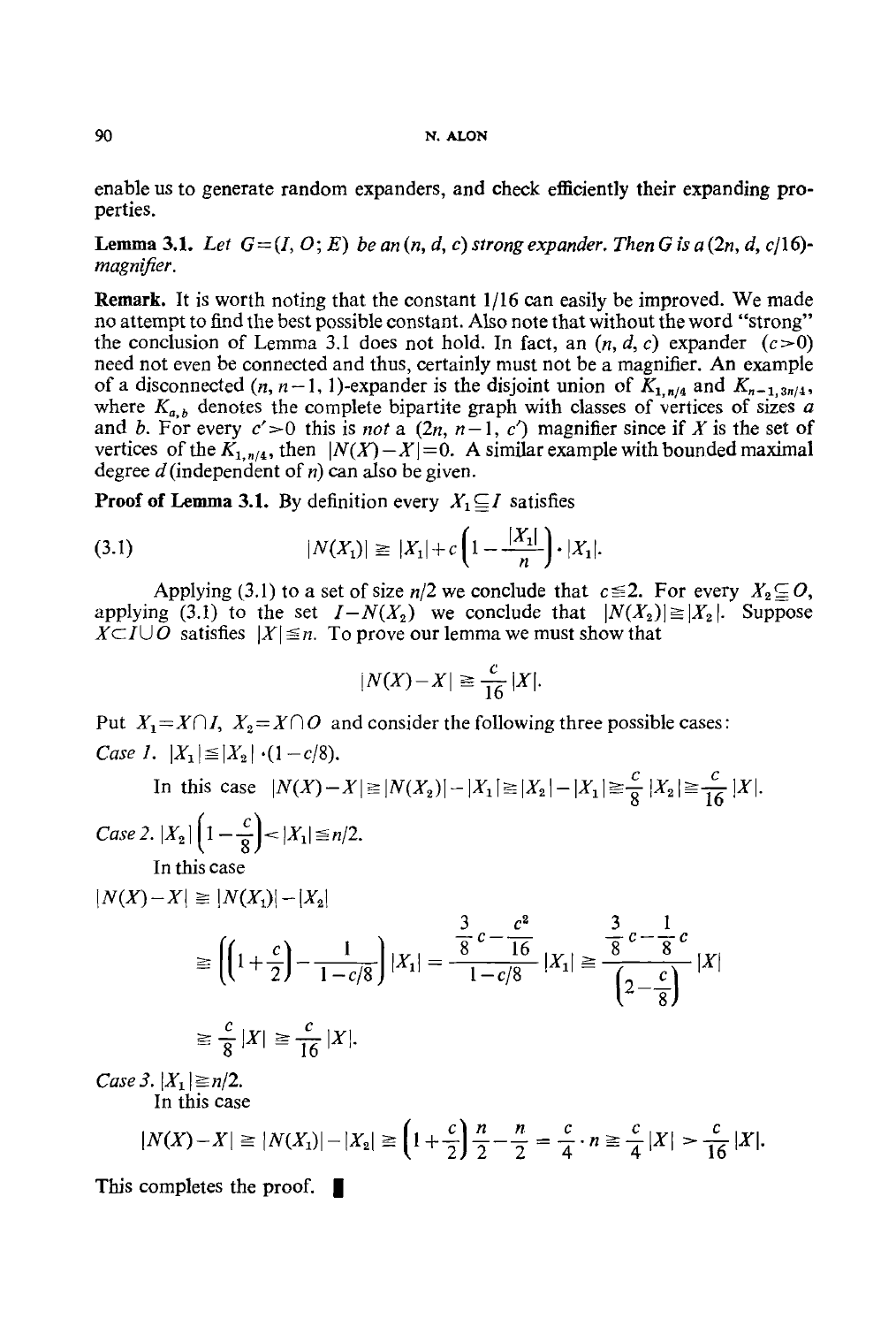Next we show that a bipartite regular magnifier is a strong expander. Note that this is false without the regularity assumption. Indeed if  $G=(I, O; E)$  where  $I = \{i_1, ..., i_n\}, \ \ O = \{o_1, o_2, ..., o_n\}$  and

$$
E = \{(i_j, o_j): 1 \leq j \leq n/2\} \cup \{(i_m, o_i): 1 \leq m \leq n, n/2 < l \leq n\}
$$

then G is a  $(2n, n, 1/2)$  bipartite magnifier and for every  $c > 0$  G is not an  $(n, n, c)$ expander (since  $|N(\{i_j : j > n/2\})| = |\{i_j : j > n/2\}|$ .) A similar example with bounded maximal degrees (independent of  $n$ ) can be given.

**Lemma 3.2.** Let  $G=(I, O; E)$  be a d-regular bipartite graph with  $|I|=|O|=n$ . If *G* is a  $(2n, d, c)$ -magnifier then *G* is an  $(n, d, b)$ -strong expander where  $b=$  $= 2c/((d+1)(c+1)).$ 

**Proof.** Suppose  $X \subseteq I$ . We must show that

(3.2) 
$$
|N(X)| \ge |X| + b\left(1 - \frac{|X|}{n}\right) \cdot |X|.
$$

Put  $Y = N(X)$ ,  $w = |Y| - |X|$  and consider the following two possible cases.

*Case 1.*  $|X \cup Y| = |X| + |Y| \leq n$ .

By the magnifying properties of *G*,  $|N(X \cup Y) - (X \cup Y)| = |N(Y) - X| \ge$  $\geq c(|X|+|Y|)=c(2|X|+w)$ . Note that there are precisely  $d \cdot |X|$  edges joining vertices of X to vertices of Y, and hence precisely  $d(|Y| - |X|) = dw$  edges joining vertices of Y to vertices in  $N(Y)-X$ . Thus  $|N(Y)-X| \leq dw$ . Combining these inequalities we conclude that  $dw \ge c(2|X|+w)$ , i.e.,  $w=|N(X)|-|X| \ge \frac{2c}{d-c} |X| \ge$ *2c*   $\geq$   $\frac{d+1}{(d+1)(c+1)}$   $|X|$  implying (3.2). *Case 2.*  $|X| + |Y| > n$ . Put  $Z=N(Y)-X$ ,  $z=|Z|$ . As in Case 1, (3.3)  $z \leq d(|Y|-|X|) = dw.$ 

*Define T=(IUO)-(ZUXUY).* Clearly  $|T| \leq n$  and one can easily check that  $N(T) - T \subseteq Z$ . Thus, by the magnifying properties of G,

$$
z = |Z| \ge |N(T) - T| \ge c|T| = c(2n - |X| - |Y| - |Z|) = c(2n - 2|X| - w - z).
$$

This implies

$$
z \geq \frac{c}{c+1}(2n-2|X|-w).
$$

Combining the last inequality with (3.3) we obtain

$$
dw \geq \frac{c}{c+1}(2n-2|X|-\omega)
$$

i.e.,

$$
w = |N(X)| - |X| \ge \frac{2c}{(d+1)(c+1)}(n-|X|) \ge \frac{2c}{(d+1)(c+1)}\left(1-\frac{|X|}{n}\right)\cdot |X|,
$$

implying (3.2). This completes the proof.  $\blacksquare$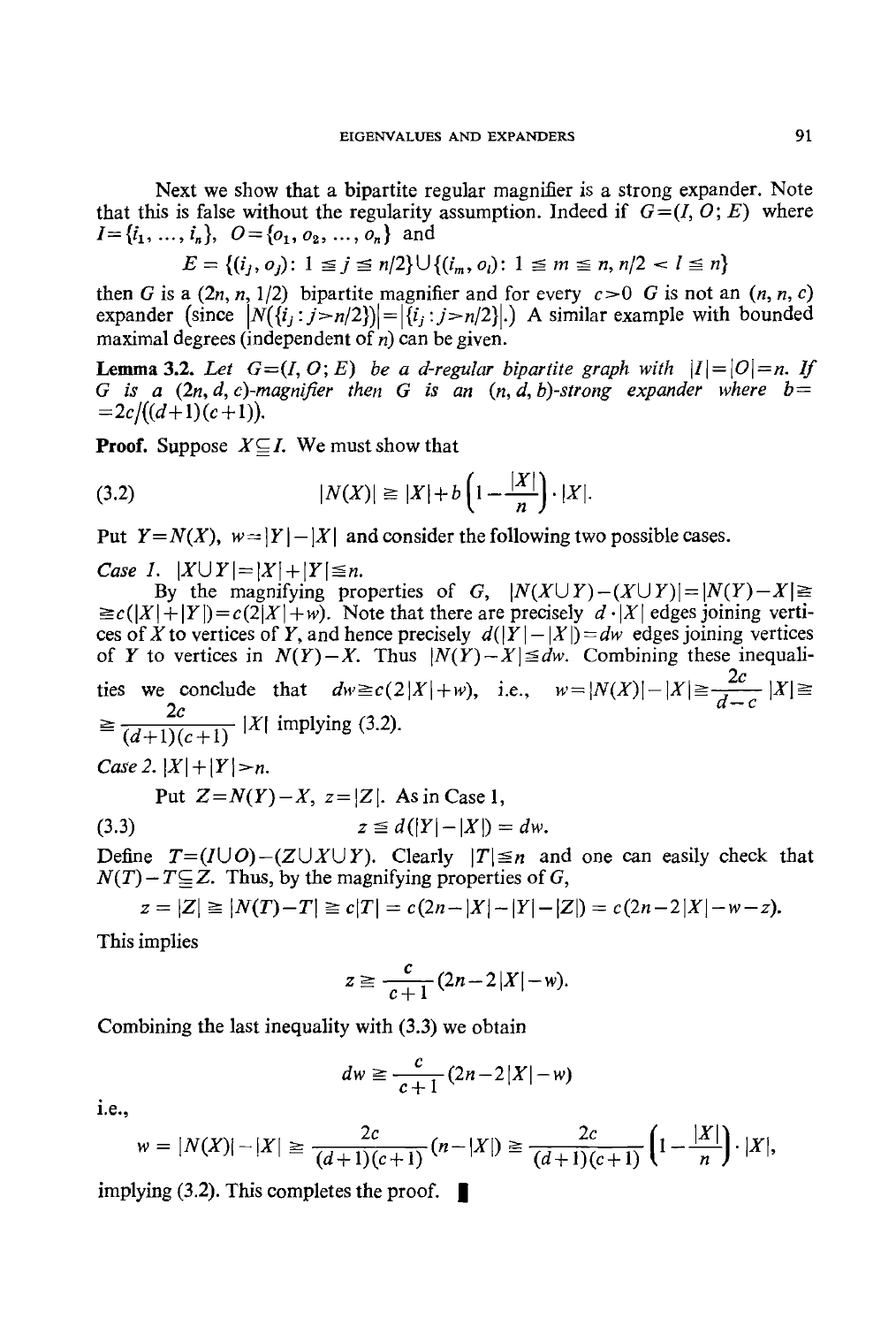Lemma 3.2 and Corollary 2.3 imply that if for a regular bipartite graph  $G$ ,  $\lambda(G)$  is well separated from 0, then G is a strong expander. One can derive a similar result with a somewhat better estimate from the main result of Tanner in [30]. We proceed to do this in the next lemma, which will be used in Section 4.

**Lemma 3.3.** Let  $G=(I, O; E)$  be a d-regular bipartite graph, where  $|I|=|O|=n$ . *Put*  $\lambda = \lambda(G)$ . Then G is an  $(n, d, c)$  strong expander, where

$$
c=(2d\lambda-\lambda^2)/d^2.
$$

(One can easily show that always  $\lambda \leq d$  and hence  $c \geq \lambda/d$ ).

**Proof.** Let  $c=(c_{io})_{i\in I, o\in O}$  be the  $n\times n$  binary matrix whose rows and columns are indexed by the vertices of I and  $O$ , respectively, in which

$$
c_{i\mathbf{0}} = \begin{cases} 1 & \text{if } i\mathbf{0} \in E \\ 0 & \text{otherwise.} \end{cases}
$$

One can easily check that if  $Q = Q<sub>G</sub>$  is the Q-matrix of G defined in Section 2, then

$$
(dI-Q)^2 = \begin{bmatrix} CC^T & 0 \\ 0 & C^TC \end{bmatrix}
$$

and that if  $\lambda'$  is an eigenvalue of  $dI - Q$  so is  $-\lambda'$ . Hence the two largest and two smallest eigenvalues of  $dI-Q$  are  $\pm(\tilde{d}, d-\lambda)$  and thus the two largest eigenvalues of *C<sup>T</sup>C* are  $d^2$  and  $(d-\lambda)^2$ . Therefore, by [30, Theorem 2.1], if  $X \subseteq I$  and  $\alpha =$  $= |X|/n$  then

$$
|N(X)| \ge \frac{d^2}{\alpha(d^2 - (d - \lambda)^2) + (d - \lambda)^2} |X| = \left(1 + \frac{(2d\lambda - \lambda^2)(1 - \alpha)}{d^2 - (2d\lambda - \lambda^2)(1 - \alpha)}\right)|X|
$$

$$
\ge \left(1 + \frac{(2d\lambda - \lambda^2)}{d^2}\right)\left(1 - \frac{|X|}{n}\right) \cdot |X|.
$$

This completes the proof. Note that if  $X \subseteq I$ ,  $|X| \le n/2$ , we actually get

$$
|N(X)| \geq \left(1 + \frac{2d\lambda - \lambda^2}{d^2 - d\lambda + \lambda^2/2}\right)\left(1 - \frac{|X|}{n}\right) \cdot |X|. \quad \blacksquare
$$

Combining Lemmas 2.4, 3.1 and 3.3 we obtain the following result, analogous to Theorem 2.5.

**Theorem 3.4.** *Let*  $G=(I, O; E)$  *be a d-regular bipartite graph, where*  $|I|=|O|=n$ *and*  $\lambda = \lambda(G)$ .

*(1) If G is an*  $(n, d, c)$  *strong expander then*  $\lambda \geq c^2/(1024+2c^2)$  *(i.e., G is an*  $(2n, d, c^2/(1024+2c^2))$ -enlarger).

*(2)* If  $\lambda \geq \varepsilon$  (i.e., if G is a  $(2n, d, \varepsilon)$ -enlarger), then G is an  $(n, d, (2d\varepsilon - \varepsilon^2)/d^2)$ *strong expander.*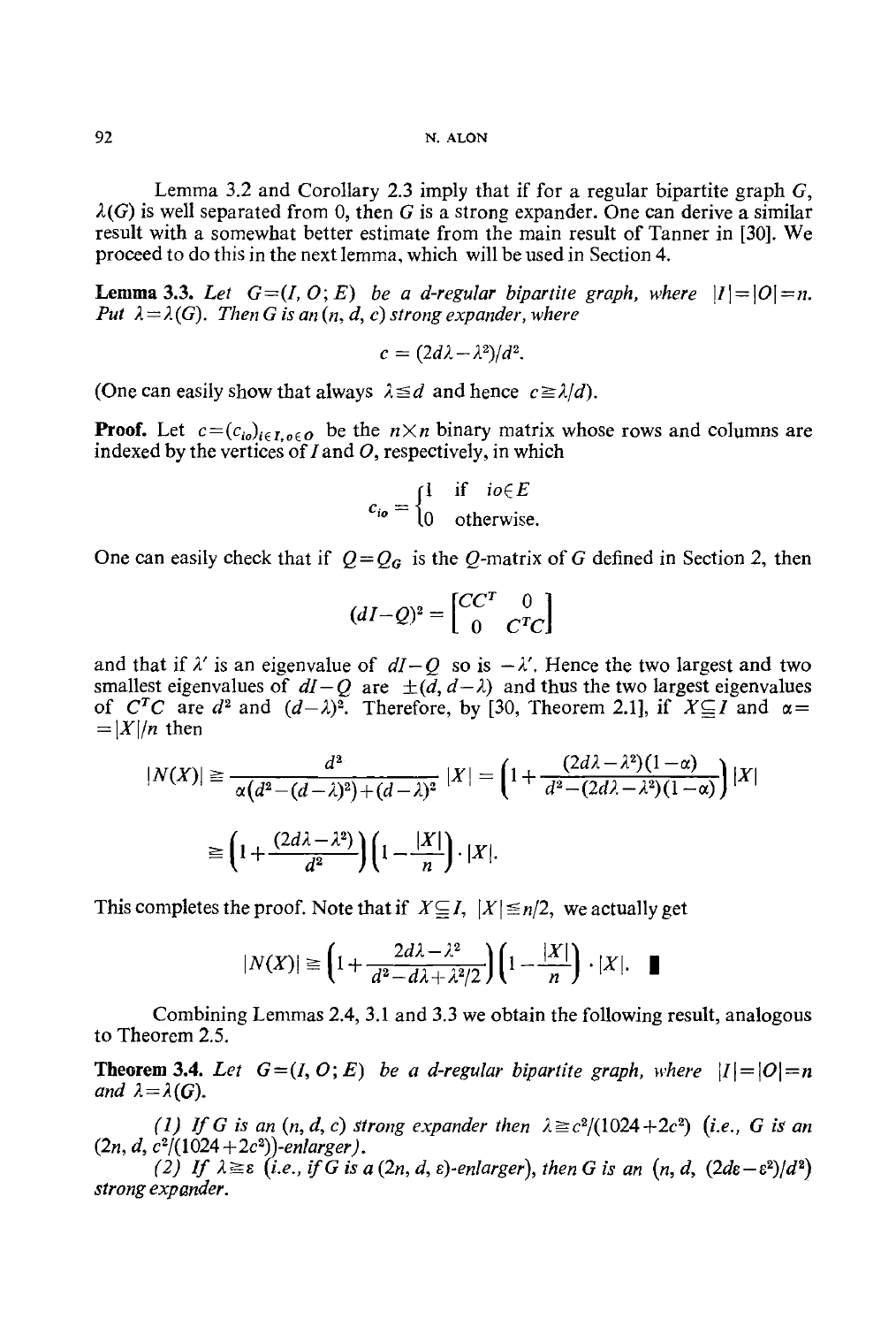*Thus if G is an* (n, *d, c) strong expander, one can prove efficiently (by computing eigenvalues) that it is an* (n, *d, c') strong expander, where* 

$$
c' = \frac{1}{d^2} \left( 2d \frac{c^2}{1024 + 2c^2} - \frac{c^4}{(1024 + 2c^2)^2} \right) \ge c^2/(1032d). \quad \blacksquare
$$

The last inequality, in which we use the fact that  $c \le 2$ , can easily be improved. We will be more careful with the constant in the next section, where we generate random expanders.

# **4. Generating random expanders and magnifiers**

In view of Theorems 2.5 and 3.4 and the well known fact that almost every graph in a properly chosen class of graphs has strong expanding properties (see, e.g., [7], [13], [25]), it is clear that one can generate graphs randomly and check efficiently that they have the desired properties. We proceed to describe the expected expanding properties of such graphs.

We will need the following result of Bassalygo [7]. (See also [13] for a similar result.)

**Lemma 4.1.** *Suppose*  $0 < \alpha < 1/\beta < 1$ . Let d be an integer satisfying

(4.1) 
$$
d > \frac{H(\alpha) + H(\alpha\beta)}{H(\alpha) - \alpha\beta H(1/\beta)},
$$

*where*  $H(X) = -X \log_2 X - (1-X) \log_2 (1-X)$  *is the binary entropy function. Let I* and *O* be two sets of vertices,  $|I| = |O| = n$ , and let *G* be a random d-regular bipartite *graph on the classes of vertices I and O, obtained by choosing randomly d permutations from I to O. Then, with probability approaching 1 as n tends to*  $\infty$ , G has the following *properties:* 

*[For every*  $X \subseteq I$  *of cardinality*  $|X| \leq \alpha n$ ,  $|N(X)| \geq \beta |X|$ , *and, similarly (a.2) for every*  $Y \subseteq O$  *of cardinality*  $|Y| \le \alpha n$ ,  $|N(Y)| \ge \beta |Y|$ .

Note that in fact the result of [7] guarantees only the first half of (4.2) with probability  $\rightarrow$ 1 but by symmetry the second half can also be guaranted. Note also that we allow multiple edges here.

Suppose, now, that  $\alpha = (1/2) + (\varepsilon/4)$  and  $\beta = 1 + \varepsilon$ , where  $(1/2) + (\varepsilon/4)(1 + \varepsilon) <$  $\leq$ 1. It is easy to see that in this case (4.2) implies that G is a (2n, d, e)-magnifier. Indeed, suppose  $X \subseteq I \cup O$ ,  $|X| \leq n$ . Put  $X_1 = X \cap I$ ,  $X_2 = X \cap O$ . If  $X_1, X_2 \leq \alpha n$ then  $|N(X)-X| \ge |\overline{\beta}X_1| - |X_2| + |\beta X_2| - |X_1| = \varepsilon |X|$ , as needed. Otherwise we can assume, without loss of generality, that  $|X_1| > \alpha n = (1/2) + (\varepsilon/4)n$ . But then  $|X_2| \le$  $\leq (1/2)-(\varepsilon/4)n$  and

$$
|N(X)-X| \geq |N(X_1)-X_2| \geq (1+\varepsilon)\left(\frac{1}{2}+\frac{\varepsilon}{4}\right)n - \left(\frac{1}{2}-\frac{\varepsilon}{4}\right)n > \varepsilon n \geq \varepsilon |X|,
$$

as needed. Thus G is a  $(2n, d, \varepsilon)$ -magnifier and by Lemma 2.4  $\lambda = \lambda(G) \ge \varepsilon^2/(4+2\varepsilon^2)$ . Therefore if d satisfies (4.1) with  $\alpha\beta < 1$ ,  $\alpha = (1/2) + (\varepsilon/4)$ ,  $\beta = 1 + \varepsilon$ , and if n is large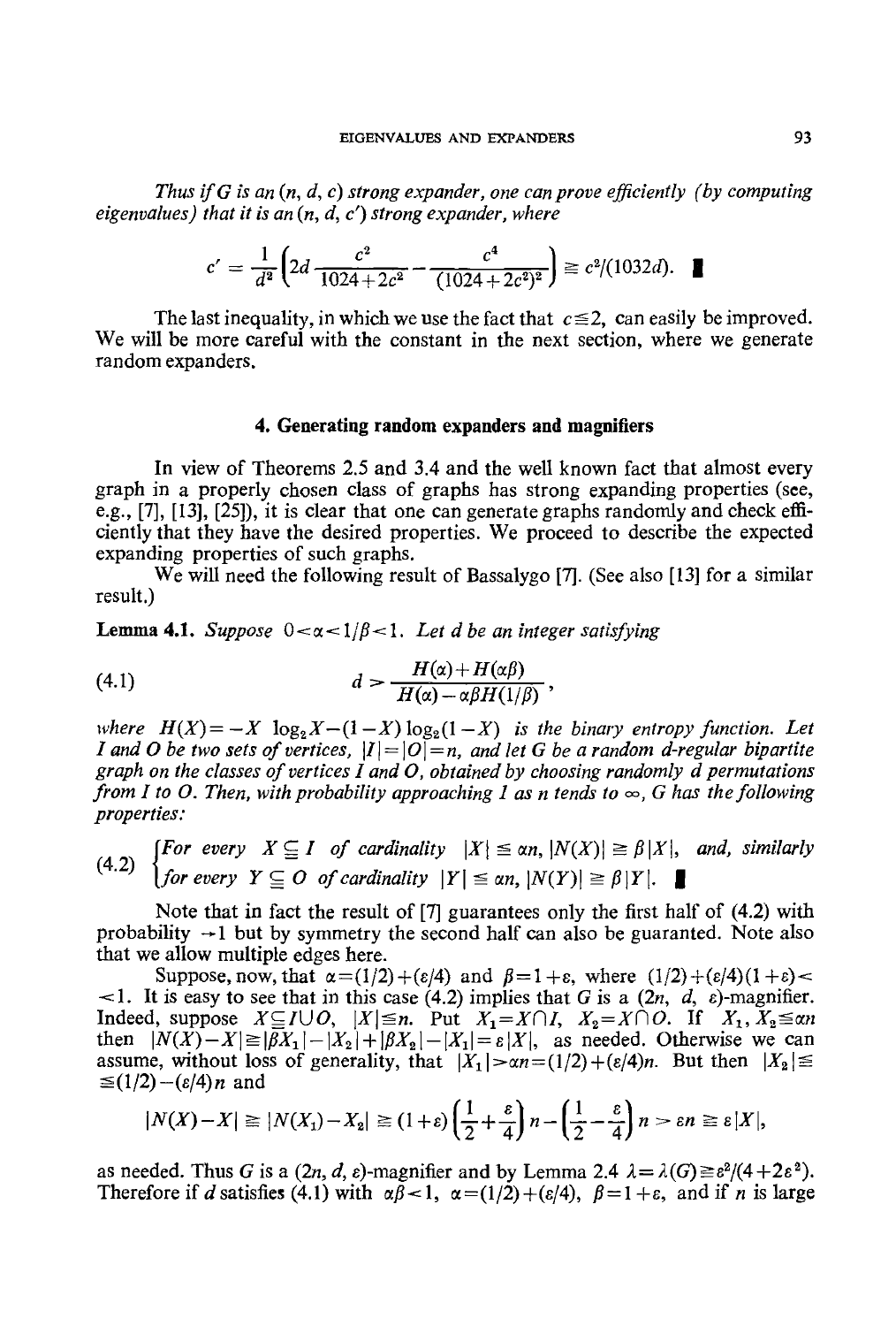94 N. ALON

enough and G is chosen randomly as above, then almost certainly

$$
\lambda(G) \geq \varepsilon^2/(4+2\varepsilon^2).
$$

This can be checked efficiently, by computing the eigenvalue  $\lambda$ . (In the unlikely case that (4.3) fails to occur, one can generate another G.) If (4.3) is satisfied, then, by Lemma 3.3, G is guaranteed to be an  $(n, d, c)$ -strong expander, where

$$
(4.4) \t\t c \geq \frac{1}{d^2} \left( 2d\lambda(G) - \lambda^2(G) \right) \geq \frac{\varepsilon^2}{(4 + 2\varepsilon^2) d^2} \left( 2d - \frac{\varepsilon^2}{4 + 2\varepsilon^2} \right).
$$

Another possibility is to apply Corollary 2.3 to conclude that G is a  $(2n, d, c')$ magnifier with  $c' = 2\lambda/(d+2\lambda)$  and then to apply Lemma 2.1 to construct from G its double cover that will be a (provably)  $(2n, d+1, c')$  expander. If a higher amount of expansion is necessary one can use Proposition 2.6 to estimate the expanding properties of "iterates" of G.

We proceed to give one numerical example. Suppose  $\varepsilon = 1/8$ ,  $\alpha = (1/2) + (\varepsilon/4)$ ,  $\beta=1+\varepsilon$ ,  $d=3$ . One can easily check that these values satisfy (4.1). Hence, by the above discussion, almost every 3-regular bipartite graph G with  $n$  inputs and  $n$  outputs (chosen by 3 random permutations) is a  $(2n, 3, 1/8)$ -regular magnifier. If G is such a graph then, by (4.3),  $\lambda(G) \geq 1/258$ , and thus, by (4.4), one can prove efficiently that G is an  $(n, 3, 0.0025)$  strong expander. Similar examples for  $d > 3$  can also be given.

As a by-product of our methods we obtain some new results on the distribution of eigenvalues of the adjacency matrices of random d-regular graphs.

For fixed  $0 < p < 1$ , let G be a random graph on a set V of *n* vertices in which every edge is chosen, independently, with probability  $p$ . Recall that the adjacent matrix of G is the  $n \times n$  binary matrix  $A_G = (a_{uv})_{u,v \in V}$  in which  $a_{uv} = 1 \Leftrightarrow uv$  is an edge. The eigenvalues of G are the eigenvalues of  $A<sub>G</sub>$ . From the well known semicircle law of Wigner [33] it follows that with probability  $1-o(1)$  (as  $n\rightarrow\infty$ ) all but  $o(n)$  of the eigenvalues of G have absolute value  $\langle c \rangle / n$  for every  $c > 2\gamma / p(1-p)$ . Füredi and Komlós [16] showed that in fact, with probability  $\rightarrow$  1 as  $n \rightarrow \infty$  the maximal eigenvalue is very close to  $(n-2)p+1$  and all the others have absolute value  $\lt 2 \sqrt{p(1-p)} \sqrt{n} + O(n^{1/3} \log n).$ 

The situation becomes much more difficult for random  $d$ -regular graphs on n vertices, (fixed d,  $n \rightarrow \infty$ ). A probabilistic model for these graphs was introduced in [10]. In [23] McKay determined the asymptotic behaviour of the eigenvalues thus providing an analogue of the semi-circle law for regular graphs. His results imply that with probability  $1-o(1)$  all but  $o(n)$  of the eigenvalues have absolute value  $\leq 2 \gamma d - 1$ . Note that the largest eigenvalue of a *d*-regular graph  $G$  is always  $d$  and the second largest is  $d - \lambda(G)$ , where  $\lambda(G)$  is the second smallest eigenvalue of the Q-matrix of G. It seems unlikely that the methods of [16] can be extended to show that with high probability the second largest eigenvalue of a  $d$ -regular random graph  $G$  is well separated from the first. However, since this difference is  $\lambda(G)$  and since one can easily check that with high probability G is a magnifier (provided  $d \ge 3$ ), Lemma 2.4 shows that the difference is almost always  $\geq \varepsilon(d)$ , where  $\varepsilon(d)$  is independent of the number of vertices. The following theorem can be proved using the ideas of the proof of Lemma 2.4,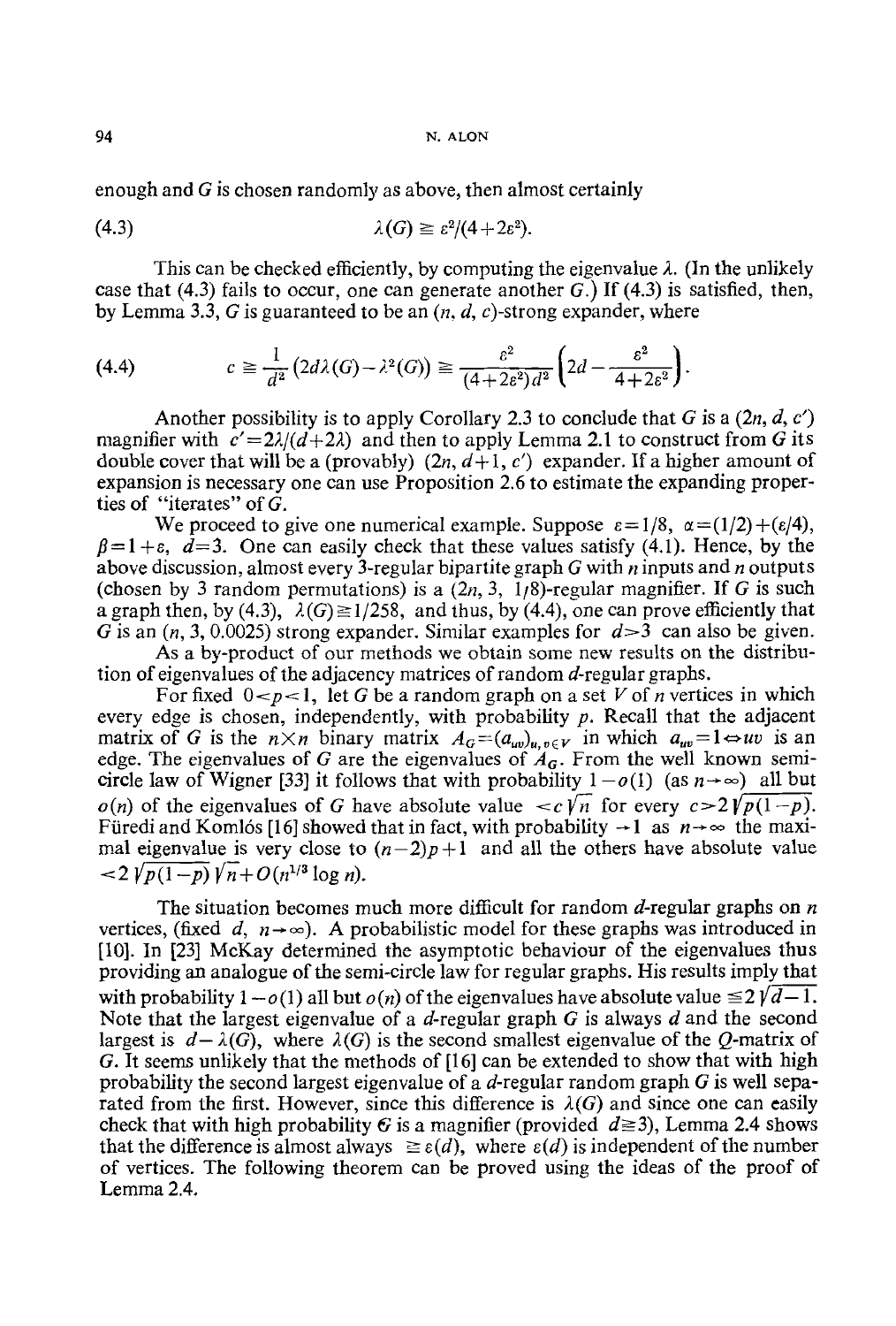**Theorem** 4.2. *Let G be a random d-regular graph on n vertices, (using the model of* [10]), *where d* $\geq$ 3. *Then, with probability*  $1 - o(1)$  (as  $n \rightarrow \infty$ ),  $\lambda(G)$  = the difference between *the largest and the second largest eigenvalue of G satisfies*  $\lambda(G) = \Omega(d)$ .

We omit the detailed proof.

R. Boppana and the present author showed that for every  $d$ -regular graph  $G$ on *n* vertices  $\lambda(G) \leq d - 2\sqrt{d-1} + O(\log_d n)^{-1}$ . (Note that by the results of [23] for *a random d*-regular graph on a large number *n* of vertices  $\lambda(G) \leq d - 2\sqrt{d-1}(1 + o(1))$ with high probability.) It might be that for such graphs almost certainly  $\lambda(G) \simeq$  $\approx$  d-2  $\sqrt{d-1}$ . If this is true, the random method for generating guaranteed expanders discussed in this section will supply much better expanders than the best known explicit construction described in [4, 5].

# **5. Concluding remarks**

1. Further relations between the eigenvalue  $\lambda(G)$  of a graph G and structural properties of G (diameter, bisection width, etc.) appear in [3].

2. The following conjecture was mentioned at the end of the previous section.

**Conjecture 5.1.** If G is a random d-regular graph on *n* vertices then with probability  $\rightarrow$ 1 as  $n \rightarrow \infty$   $\lambda(G) \geq d-2\sqrt{d-1}+o(1)$ .

Any lower bound of the form  $d - O(\sqrt{d})$  would also be interesting.

**Acknowledgement.** I would like to thank N. Pippenger for fruitful discussions, and especially for improving and simplifying the proof of Lemma 2.4.

**Added in proof:** Recently, Lubotzky, Phillips, and Sarnak [34] constructed, for every fixed  $d=p+1$ , p prime, an infinite family of d-regular graphs G with  $\lambda(G) \geq d - 2\sqrt{d-1}.$ 

### **References**

- [1] H. ABELSON, A note on time space tradeoffs for computing continuous functions, *Infor. Proc. Letters* 8 (1979), 215--217.
- [2] M. A.rrAL J. KOMLbS and E. SZEMER~Dt, Sorting in clog n parallel steps, *Combinatorica* 3 (1983),  $1 - 19$ .
- [3] N. ALON and V. D. MILMAN,  $\lambda_1$ , isoperimetric inequalities for graphs and superconcentrators, *J. Combinatorial Tlwory Set. B,* 38 (1985), 73--88.
- [4] N. ALON and V. D. MILMAN, Eigenvalues, expanders and superconcentrators, *Proc. 25th Ann. Syrup. on Foundations of Comp. Sci.,* Florida (1984), 320--322.
- [5] N. ALON, Z. GALIL and V. D. MILMAN, Better expanders and superconcentrators, *to appear.*
- [6] W. N. ANDERSON, JR. and T. D. MORLEY, Eigenvalues of the Laplacian of a graph, *University of Maryland Technical Report TR--71--45,* (1971).
- [7] L. A. BASSALYGO, Asymptotically optimal switching circuits, *Problems of In for. Trans.* 17 (1981),  $206 - 211$ .
- [8] N. BtGGS, *Algebraic Graph Theopy,* Cambridge University Press, London, 1974.
- [9] M. BLUM, R. M. KARP, O. VORNBERGER, C. H. PAPADIMITRIOU and M. YANNAKAKIS, The complexity of testing whether a graph is a superconcentrator, *InJbrm. Process. Letters* 13 (1981),  $164 - 167.$